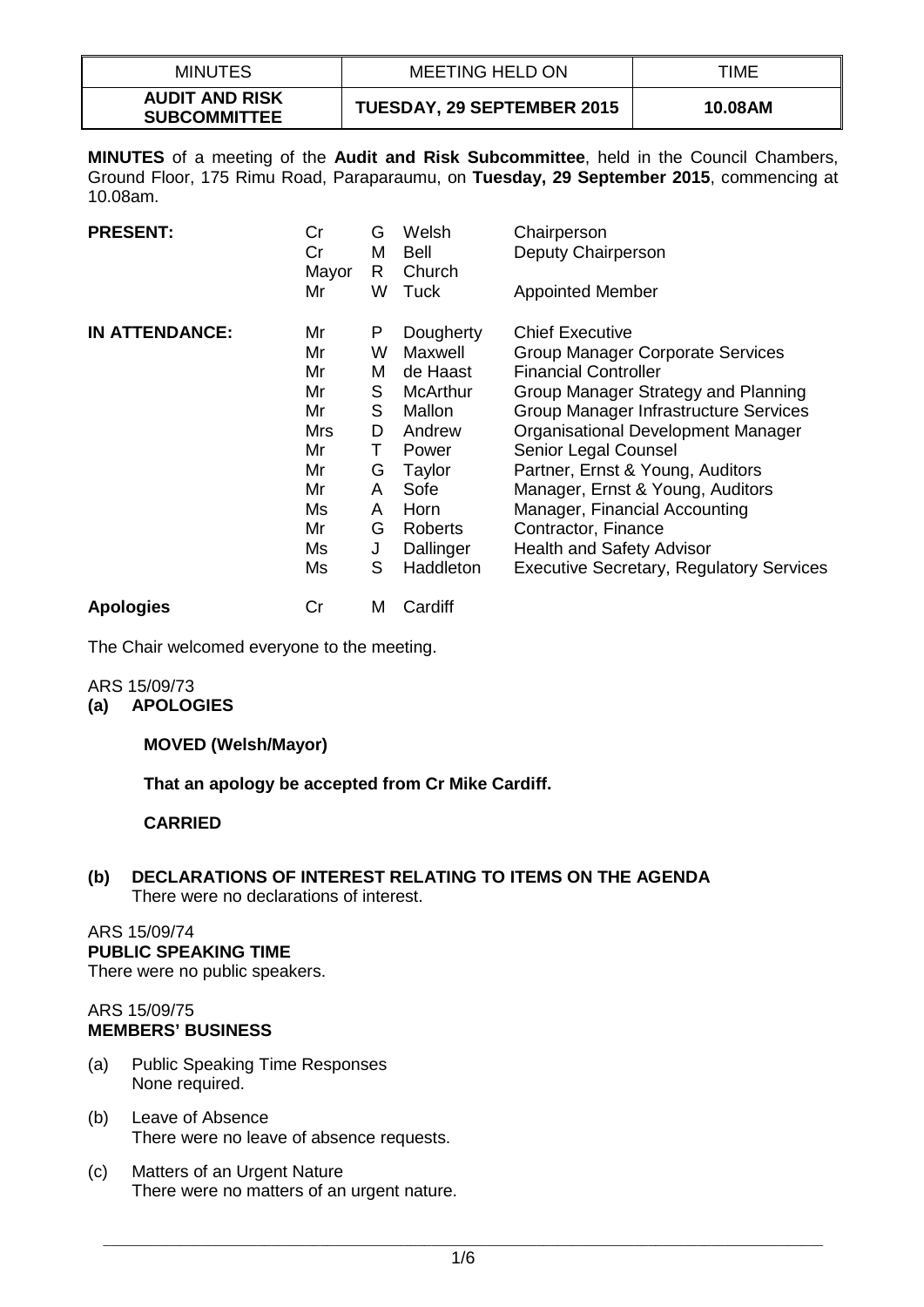| <b>MINUTES</b>                               | MEETING HELD ON                   | TIME    |
|----------------------------------------------|-----------------------------------|---------|
| <b>AUDIT AND RISK</b><br><b>SUBCOMMITTEE</b> | <b>TUESDAY, 29 SEPTEMBER 2015</b> | 10.08AM |

#### ARS 15/09/76 **CLOSING REPORT FROM AUDIT FOR THE YEAR ENDED 30 JUNE 2015 (Corp-15-1710)**

Mark de Haast, Financial Controller, opened the discussion and Grant Taylor, Partner, Ernst & Young and Ahmed Sofe, Manager, Ernst & Young spoke to the report.

It was requested that:

- 'Guru' be removed from K Gurunathan listed in Note 30 (remuneration and employees); and
- 'Operating expenses' be included in Note 34 (major variances from budget).

### **MOVED (Mayor/Tuck)**

**That the Audit and Risk Subcommittee receives the Closing Audit Report from Ernst & Young and notes that there are no significant accounting issues that have not been agreed and adjusted in the draft financial statements.**

**That the Audit and Risk Subcommittee receives the draft financial overview, the draft financial statements and the draft annual report disclosure statement for consideration.**

**That the Audit and Risk Subcommittee notes that subject to any change requests, the draft financial overview, the draft financial statements and the draft annual report disclosure statement will be included in the draft 2014/15 Annual Report for consideration by the Corporate Business Committee at its next meeting on 8 October 2015.**

### **CARRIED**

#### ARS 15/09/77 **AUDIT REPORT TO MANAGEMENT FOR THE YEAR ENDED 30 JUNE 2015 (Corp-15-1711)**

Mr Taylor spoke to report.

### **MOVED (Welsh /Bell)**

**That the Audit & Risk Subcommittee receives Ernst & Young's Report on Control Findings for the year ended 30 June 2015 and notes that Council agrees with the seven internal control recommendations.** 

**That the Audit and Risk Subcommittee notes that action plans are being implemented to remedy these control findings and progress updates will be provided at each Audit and Risk Subcommittee meeting.**

**That the Audit & Risk Subcommittee notes the progress to address the ITGC issues raised by Ernst & Young.** 

**CARRIED**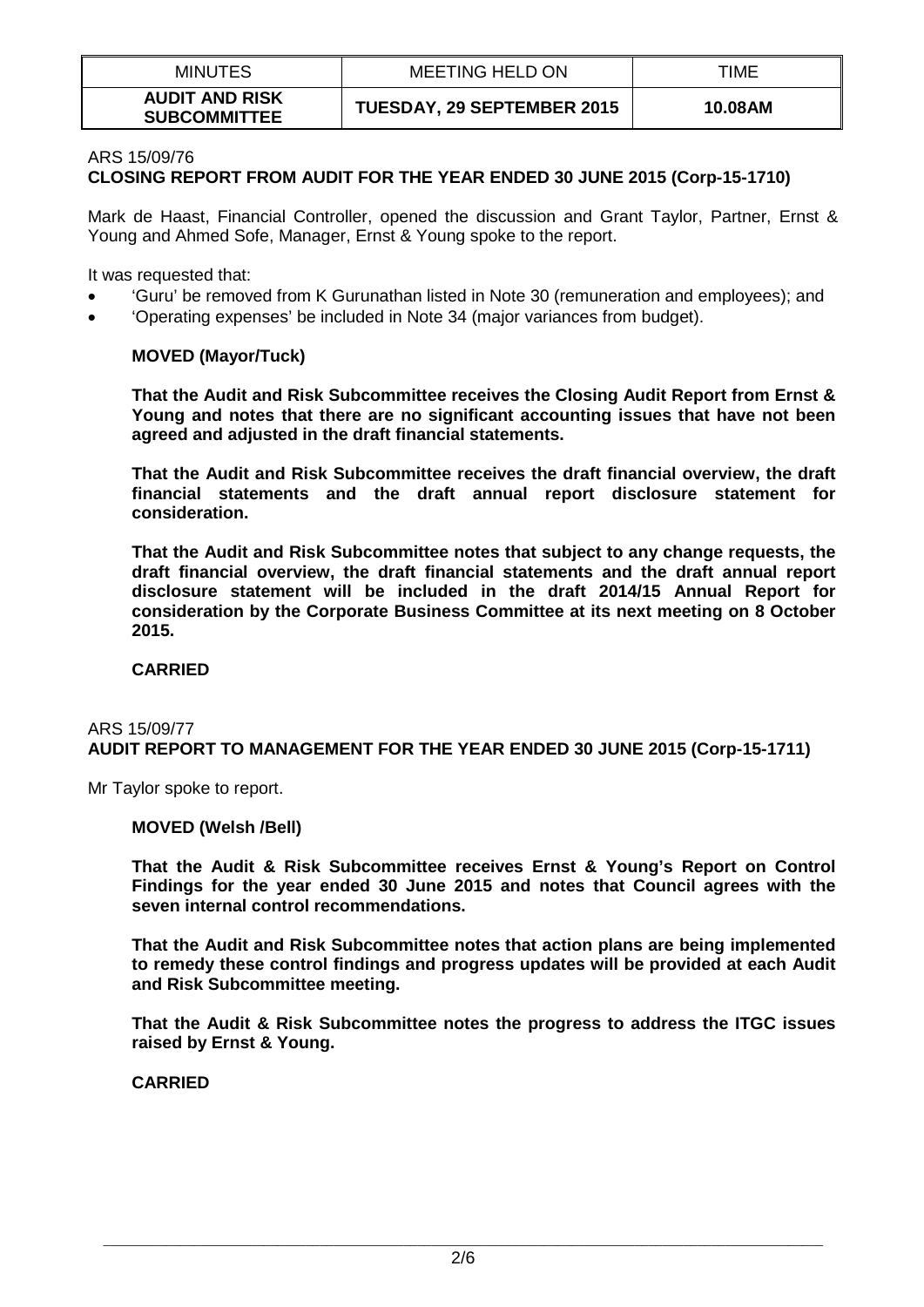| <b>MINUTES</b>                               | <b>MEETING HELD ON</b>            | TIME    |
|----------------------------------------------|-----------------------------------|---------|
| <b>AUDIT AND RISK</b><br><b>SUBCOMMITTEE</b> | <b>TUESDAY, 29 SEPTEMBER 2015</b> | 10.08AM |

#### ARS 15/09/78

# **HEALTH AND SAFETY ANNUAL REPORT: 1 JULY 2014 – 30 JUNE 2015 (CE-15-1695)**

Dianne Andrew, Organisational Development Manager, spoke to the report.

### **MOVED (Welsh/Mayor)**

**That the Audit and Risk Subcommittee notes the Health and Safety Annual Report for 1 July 2014 – 30 June 2015.**

#### **CARRIED**

### ARS 15/09/79 **OUTLINE OF THE STATUS OF COUNCIL BYLAWS (SP-15-1705)**

Stephen McArthur, Group Manager Strategy & Planning, spoke to the report. This was a new report that the Chief Executive requested be put on this Subcommittee's agenda to ensure there was clarity around when bylaw reviews are required.

It was agreed that an extra column would be added to the report to indicate when each bylaw was due to go through the community consultation process.

New bylaws were required to be reviewed after a period of five years. After bylaws have been reviewed, for the first time, they are then valid for ten years from the time of review.

#### **MOVED (Bell/Tuck)**

**That the Audit and Risk Subcommittee note the current status of the Council bylaws.** 

#### **CARRIED**

#### ARS 15/09/80

# **AUDITOR-GENERAL'S REPORT ON LOCAL AUTHORITIES' CONSULTATION DOCUMENTS FOR 2015/35 LONG TERM PLANS (Corp-15-1715)**

Mark de Haast spoke to the report.

#### **MOVED (Welsh/Tuck)**

**That the Audit and Risk Subcommittee note the matters raised by the Office of the Auditor-General in its report on 'Consulting the community about local authorities' 10 year plans'.**

**That the Audit and Risk Subcommittee note the matters raised by the Office of the Auditor-General in its report did not include any specific views or data on the Kapiti Coast District Council.**

### **CARRIED**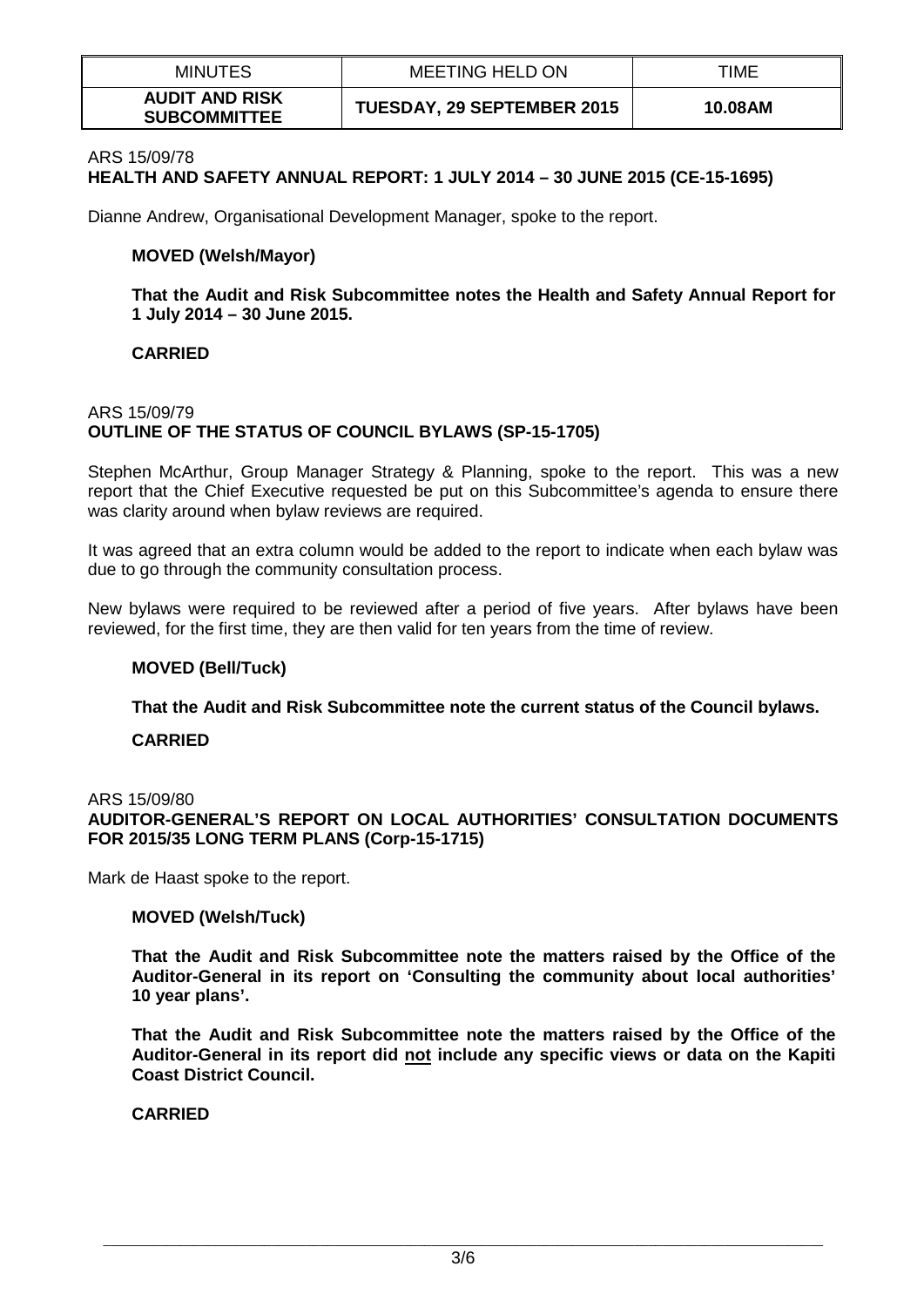| <b>MINUTES</b>                               | MEETING HELD ON                   | TIME    |
|----------------------------------------------|-----------------------------------|---------|
| <b>AUDIT AND RISK</b><br><b>SUBCOMMITTEE</b> | <b>TUESDAY, 29 SEPTEMBER 2015</b> | 10.08AM |

#### ARS 15/09/81 **CONFIRMATION OF MINUTES**

### **MOVED (Mayor/Bell)**

**That the Audit and Risk Subcommittee minutes of 6 August 2015 are accepted as a true and correct record.** 

**CARRIED**

# ARS 15/09/82 **PUBLIC EXCLUDED RESOLUTION**

# **MOVED (Welsh/Mayor)**

# **That the Audit & Risk Subcommittee move into a Public Excluded meeting:**

# **PUBLIC EXCLUDED RESOLUTION**

**That, pursuant to Section 48 of the Local Government Official Information and Meetings Act 1987, the public now be excluded from the meeting for the reasons given below, while the following matters are considered:**

- **Quarterly Update on Statutory Compliance Issues and Investigations (SP-15-1583)**
- **Weathertight Claims – Update as at 30 August 2015 (RS-15-1554)**
- **Update on Current Legal Proceedings**
- **Confirmation of Public Excluded Minutes: 6 August 2015**

**The general subject of each matter to be considered, while the public are excluded, the reason for passing this resolution in relation to each matter, and the specific grounds under Section 48(1) of the Local Government Official Information and Meetings Act 1987, for the passing of this resolution are as follows:**

| General subject of each<br>matter to be considered                                                       | Reason for passing this<br>resolution in relation to each<br>matter                                                                                                                                                                                                                                                                                                                             | Grounds under<br>Section 48(1) for the<br>passing of this<br>resolution                                                                                                                                                                           |
|----------------------------------------------------------------------------------------------------------|-------------------------------------------------------------------------------------------------------------------------------------------------------------------------------------------------------------------------------------------------------------------------------------------------------------------------------------------------------------------------------------------------|---------------------------------------------------------------------------------------------------------------------------------------------------------------------------------------------------------------------------------------------------|
| <b>Quarterly Update on</b><br><b>Statutory Compliance Issues</b><br>and Investigations<br>$(SP-15-1583)$ | Section $7(2)(a)$ – to protect the<br>privacy of natural persons.<br>Section $7(2)(f)(i) -$ to maintain<br>the effective conduct of public<br>affairs through the free and<br>frank expression of opinions by<br>or between or to members or<br>officers or employees of any<br>local authority, or any persons to<br>whom section 2(5) of this Act<br>applies, in the course of their<br>duty. | $48(1)(a)$ : That the public<br>conduct of the whole or<br>the relevant part of the<br>proceedings of the<br>meeting would be likely<br>to result in the<br>disclosure of<br>information for which<br>good reason for<br>withholding would exist. |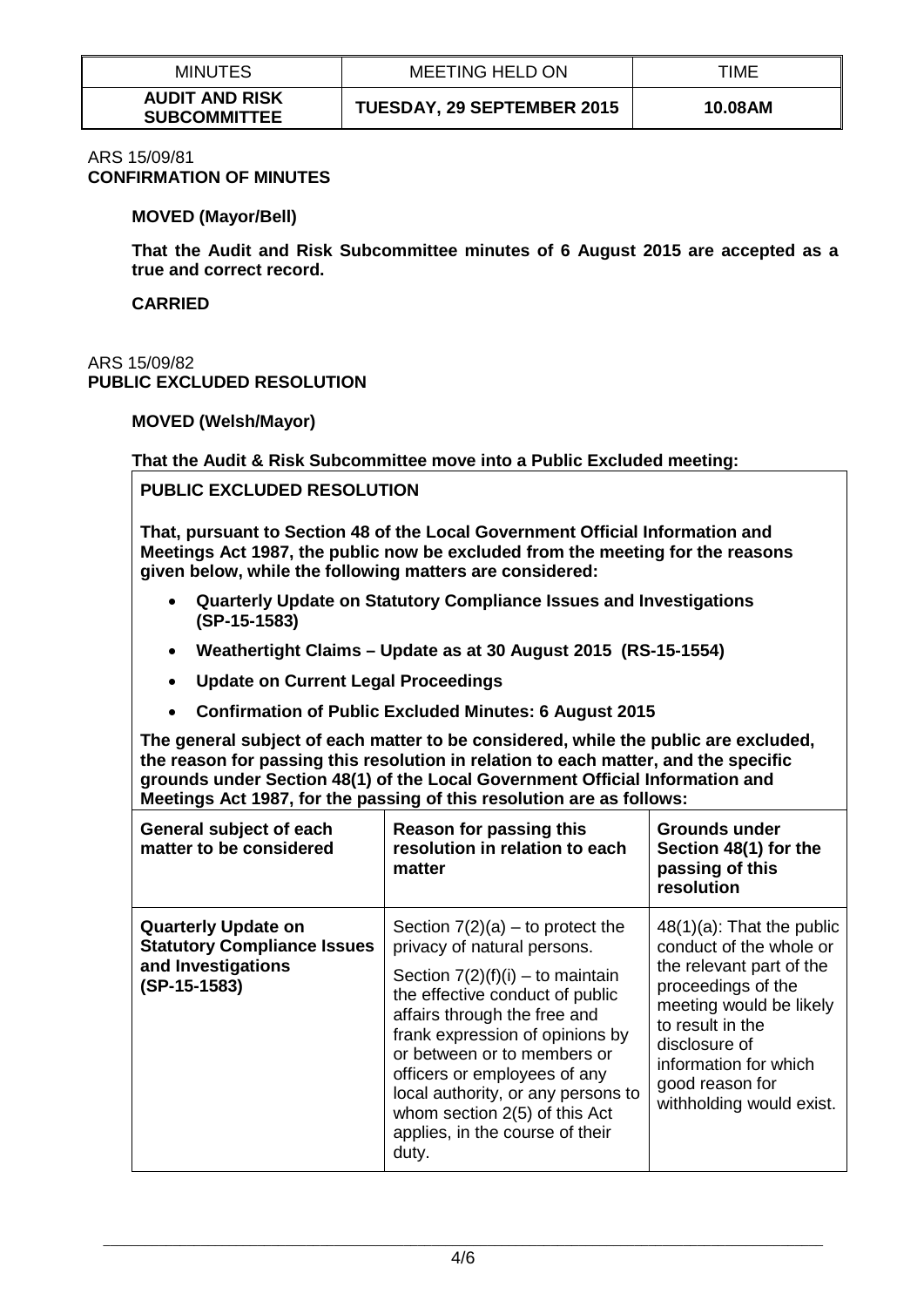| <b>MINUTES</b>                                                                    | <b>MEETING HELD ON</b>      |                                                                                                                                                                                                                                                                                                                                  | <b>TIME</b>                                                                                                                                                                                                                                       |  |
|-----------------------------------------------------------------------------------|-----------------------------|----------------------------------------------------------------------------------------------------------------------------------------------------------------------------------------------------------------------------------------------------------------------------------------------------------------------------------|---------------------------------------------------------------------------------------------------------------------------------------------------------------------------------------------------------------------------------------------------|--|
| <b>AUDIT AND RISK</b><br><b>SUBCOMMITTEE</b>                                      |                             | <b>TUESDAY, 29 SEPTEMBER 2015</b>                                                                                                                                                                                                                                                                                                | 10.08AM                                                                                                                                                                                                                                           |  |
| <b>Weathertight Claims -</b><br>(RS-15-1554)                                      | Update as at 30 August 2015 |                                                                                                                                                                                                                                                                                                                                  | $48(1)(a)$ : That the public<br>conduct of the whole or<br>the relevant part of the<br>proceedings of the<br>meeting would be likely<br>to result in the<br>disclosure of<br>information for which<br>good reason for<br>withholding would exist. |  |
| <b>Update on Current Legal</b><br><b>Proceedings</b>                              |                             | Section $7(2)(g) -$ to maintain<br>legal professional privilege.                                                                                                                                                                                                                                                                 | $48(1)(a)$ : That the public<br>conduct of the whole or<br>the relevant part of the<br>proceedings of the<br>meeting would be likely<br>to result in the<br>disclosure of<br>information for which<br>good reason for<br>withholding would exist. |  |
| <b>Confirmation of Public</b><br><b>Excluded Minutes:</b><br><b>6 August 2015</b> |                             | Section $7(2)(a)$ – to protect the<br>privacy of natural persons.<br>Section $7(2)(f)(i) -$ to maintain<br>the effective conduct of public<br>affairs through the free and frank<br>expression of opinions by or<br>between or to members or<br>officers or employees of any<br>local authority  in the course of<br>their duty. | 48(1)(a): That the public<br>conduct of the whole or<br>the relevant part of the<br>proceedings of the<br>meeting would be likely<br>to result in the<br>disclosure of<br>information for which<br>good reason for<br>withholding would exist.    |  |

# **CARRIED**

The meeting went into public excluded session at 11.13am

*The meeting came out of public excluded session at 11.57am*

The report, appendix and resolutions to report SP-15-1583 was released into the public arena

### **Quarterly Update on Statutory compliance Issues and Investigations (SP-15-1583)**

# **MOVED (Bell/Welsh)**

**That the Audit and Risk Subcommittee note there were no statutory compliance issues associated with legislative compliance declarations for the second, third and fourth quarters of the 2014/15 year.**

**That the Audit and Risk Subcommittee note the current status of the Ombudsman investigations.**

**That the Audit and Risk Subcommittee note the status of the Council's legal compliance for the second, third and fourth quarters of the 2014/15 year.**